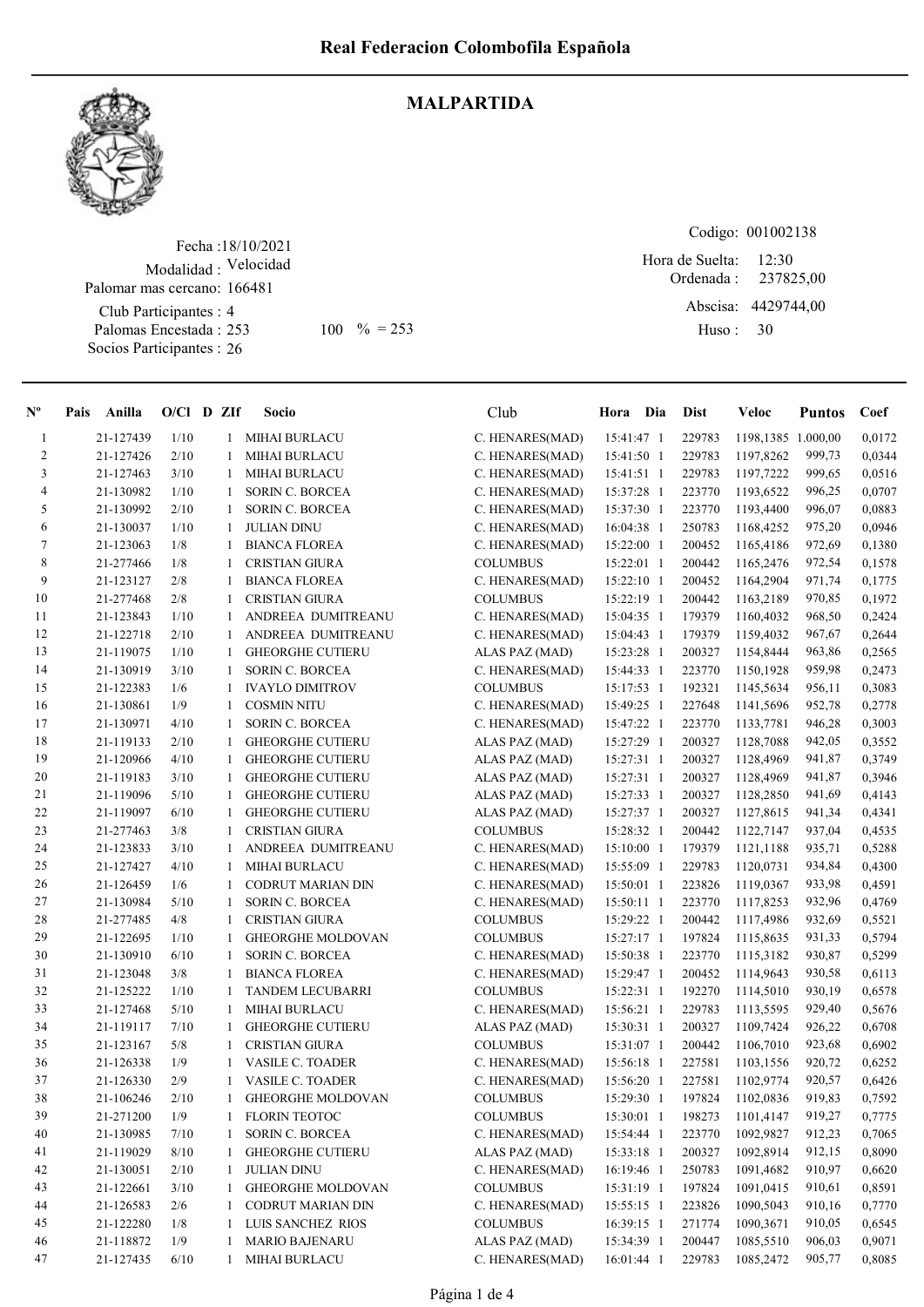## MALPARTIDA 001002138 18/10/2021

| $N^{\text{o}}$ | Pais | Anilla                 | O/Cl D ZIf |        | Socio                                               | Club                               | Hora Dia                 |                          | <b>Dist</b>      | <b>Veloc</b>                | <b>Puntos</b>    | Coef             |
|----------------|------|------------------------|------------|--------|-----------------------------------------------------|------------------------------------|--------------------------|--------------------------|------------------|-----------------------------|------------------|------------------|
| 48             |      | 21-124423              | 1/7        | 1      | <b>ALBERTO ABAJO</b>                                | <b>COLUMBUS</b>                    | 16:24:50 1               |                          | 254540           | 1083,9177                   | 904,66           | 0,7454           |
| 49             |      | 21-130855              | 2/9        | 1      | <b>COSMIN NITU</b>                                  | C. HENARES(MAD)                    | 16:00:06 1               |                          | 227648           | 1083,5221                   | 904,33           | 0,8508           |
| 50             |      | 21-122921              | 1/8        | 1      | STANIMIR VALENTINOV                                 | <b>COLUMBUS</b>                    | 15:26:24 1               |                          | 190652           | 1080,7937                   | 902,06           | 1,0366           |
| 51             |      | 21-126336              | 3/9        | 1      | VASILE C. TOADER                                    | C. HENARES(MAD)                    |                          | 16:00:39 1               | 227581           | 1080,3750                   | 901,71           | 0,8858           |
| 52             |      | 21-124365              | 1/5        | 1      | <b>GIORGI ROSTISLAVOV</b>                           | <b>COLUMBUS</b>                    |                          | 16:26:47 1               | 255165           | 1077,6307                   | 899,42           | 0,8055           |
| 53             |      | 21-122262              | 2/8        | 1      | LUIS SANCHEZ RIOS                                   | <b>COLUMBUS</b>                    | 16:42:18 1               |                          | 271774           | 1077,1859                   | 899,05           | 0,7708           |
| 54<br>55       |      | 21-128948              | 1/7        | 1      | <b>CRISTINEL GHEORGHES</b>                          | C. HENARES(MAD)<br><b>COLUMBUS</b> | 16:21:05 1               |                          | 248845<br>200442 | 1076,8626<br>1072,9342      | 898,78           | 0,8577           |
| 56             |      | 21-123013<br>21-128951 | 6/8<br>2/7 | 1<br>1 | <b>CRISTIAN GIURA</b><br><b>CRISTINEL GHEORGHES</b> | C. HENARES(MAD)                    | 15:36:49 1<br>16:22:01 1 |                          | 248845           | 1072,5307                   | 895,50<br>895,16 | 1,0846<br>0,8895 |
| 57             |      | 21-122644              | 4/10       | 1      | <b>GHEORGHE MOLDOVAN</b>                            | <b>COLUMBUS</b>                    |                          | 15:35:02 1               | 197824           | 1069,1263                   | 892,32           | 1,1389           |
| 58             |      | 21-122270              | 3/8        | 1      | LUIS SANCHEZ RIOS                                   | <b>COLUMBUS</b>                    | 16:44:22 1               |                          | 271774           | 1068,4340                   | 891,74           | 0,8435           |
| 59             |      | 21-126980              | 1/7        | 1      | <b>GEORGE OVIDIU ACHIM</b>                          | C. HENARES(MAD)                    | 16:23:44 1               |                          | 249465           | 1067,3060                   | 890,80           | 0,9348           |
| 60             |      | 21-122917              | 2/8        | 1      | STANIMIR VALENTINOV                                 | <b>COLUMBUS</b>                    | 15:28:45 1               |                          | 190652           | 1066,5846                   | 890,20           | 1,2439           |
| 61             |      | 21-124411              | 2/7        | 1      | ALBERTO ABAJO                                       | <b>COLUMBUS</b>                    | 16:29:02 1               |                          | 254540           | 1064,8724                   | 888,77           | 0,9472           |
| 62             |      | 21-130851              | 3/9        | 1      | <b>COSMIN NITU</b>                                  | C. HENARES(MAD)                    | 16:04:02 1               |                          | 227648           | 1063,6100                   | 887,71           | 1,0765           |
| 63             |      | 21-128933              | 3/7        | 1      | <b>CRISTINEL GHEORGHES</b>                          | C. HENARES(MAD)                    | 16:23:59 1               |                          | 248845           | 1063,5159                   | 887,64           | 1,0007           |
| 64             |      | 21-126389              | 2/7        | 1      | <b>GEORGE OVIDIU ACHIM</b>                          | C. HENARES(MAD)                    | 16:24:44 1               |                          | 249465           | 1062,7592                   | 887,00           | 1,0140           |
| 65             |      | 21-127441              | 7/10       | 1      | <b>MIHAI BURLACU</b>                                | C. HENARES(MAD)                    | 16:06:14 1               |                          | 229783           | 1062,6622                   | 886,92           | 1,1181           |
| 66             |      | 21-130819              | 4/9        | 1      | <b>COSMIN NITU</b>                                  | C. HENARES(MAD)                    | 16:04:24 1               |                          | 227648           | 1061,7910                   | 886,20           | 1,1459           |
| 67             |      | 21-122344              | 1/6        | 1      | ANGEL GARCIA CARRASCO                               | <b>COLUMBUS</b>                    | 15:22:20 1               |                          | 182860           | 1061,0832                   | 885,61           | 1,4482           |
| 68             |      | 21-119112              | 9/10       | 1      | <b>GHEORGHE CUTIERU</b>                             | ALAS PAZ (MAD)                     | 15:40:13 1               |                          | 200327           | 1053,1517                   | 878,99           | 1,3417           |
| 69             |      | 21-124602              | 1/2        |        | <b>MARIUS NICOLAE LAZAR</b>                         | <b>COLUMBUS</b>                    |                          | 15:51:57 1               | 212227           | 1050,8888                   | 877,10           | 1,2851           |
| 70             |      | 21-124613              | 2/2        | 1      | <b>MARIUS NICOLAE LAZAR</b>                         | <b>COLUMBUS</b>                    | 15:52:02 1               |                          | 212227           | 1050,4554                   | 876,73           | 1,3037           |
| 71<br>72       |      | 21-126469<br>21-118867 | 3/6<br>2/9 | 1      | <b>CODRUT MARIAN DIN</b><br><b>MARIO BAJENARU</b>   | C. HENARES(MAD)                    | 15:40:53 1               | 16:03:07 1               | 223826<br>200447 | 1050,2510<br>1050,1022      | 876,56<br>876,44 | 1,2538<br>1,4198 |
| 73             |      | 21-118886              | 3/9        | 1<br>1 | <b>MARIO BAJENARU</b>                               | ALAS PAZ (MAD)<br>ALAS PAZ (MAD)   | 15:40:56 1               |                          | 200447           | 1049,8272                   | 876,21           | 1,4395           |
| 74             |      | 21-118823              | 4/9        | 1      | <b>MARIO BAJENARU</b>                               | ALAS PAZ (MAD)                     |                          | 15:41:43 1               | 200447           | 1045,5377                   | 872,63           | 1,4592           |
| 75             |      | 21-130027              | 3/10       | 1      | <b>JULIAN DINU</b>                                  | C. HENARES(MAD)                    | 16:30:18 1               |                          | 250783           | 1043,6246                   | 871,03           | 1,1821           |
| 76             |      | 21-123834              | 4/10       | 1      | ANDREEA DUMITREANU                                  | C. HENARES(MAD)                    | 15:22:12 1               |                          | 179379           | 1041,6899                   | 869,42           | 1,6746           |
| 77             |      | 21-277624              | 1/6        | 1      | <b>DANIEL GIURGI</b>                                | <b>COLUMBUS</b>                    |                          | 15:48:18 1               | 206540           | 1041,5532                   | 869,30           | 1,4736           |
| 78             |      | 21-125191              | 2/10       | 1      | TANDEM LECUBARRI                                    | <b>COLUMBUS</b>                    | 15:35:37 1               |                          | 192270           | 1035,8445                   | 864,54           | 1,6035           |
| 79             |      | 21-124422              | 3/7        | 1      | <b>ALBERTO ABAJO</b>                                | <b>COLUMBUS</b>                    | 16:35:48 1               |                          | 254540           | 1035,5574                   | 864,30           | 1,2267           |
| 80             |      | 21-128935              | 4/7        | 1      | <b>CRISTINEL GHEORGHES</b>                          | C. HENARES(MAD)                    |                          | 16:30:53 1               | 248845           | 1033,0520                   | 862,21           | 1,2707           |
| 81             |      | 21-130960              | 8/10       | 1      | <b>SORIN C. BORCEA</b>                              | C. HENARES(MAD)                    |                          | 16:07:19 1               | 223770           | 1029,6955                   | 859,41           | 1,4307           |
| 82             |      | 21-122953              | 3/8        | 1      | STANIMIR VALENTINOV                                 | <b>COLUMBUS</b>                    | 15:35:21 1               |                          | 190652           | 1028,6053                   | 858,50           | 1,7000           |
| 83             |      | 21-130060              | 4/10       | -1     | <b>JULIAN DINU</b>                                  | C. HENARES(MAD)                    |                          | 16:34:04 1               | 250783           | 1027,5184                   | 857,59           | 1,3082           |
| 84             |      | 21-126347              | 4/9        | 1      | <b>VASILE C. TOADER</b>                             | C. HENARES(MAD)                    |                          | $16:12:10$ 1             | 227581           | 1024,3706                   | 854,96           | 1,4589           |
| 85             |      | 21-125352              | $2/9$      | $1\,$  | FLORIN TEOTOC                                       | COLUMBUS                           |                          |                          |                  | 15:43:54 1 198273 1022,5529 | 853,45           | 1,6945           |
| 86<br>87       |      | 21-271197<br>21-121734 | 3/9<br>1/6 | 1<br>1 | <b>FLORIN TEOTOC</b><br>DANIEL VASILE ANDREI        | <b>COLUMBUS</b><br>V. PALOMA (MAD) |                          | 15:43:55 1<br>16:10:50 1 | 198273<br>225515 | 1022,4650<br>1021,2000      | 853,37<br>852,32 | 1,7144<br>1,5248 |
| 88             |      | 21-130104              | 5/10       | 1      | <b>JULIAN DINU</b>                                  | C. HENARES(MAD)                    | 16:36:02 1               |                          | 250783           | 1019,3050                   | 850,74           | 1,3870           |
| 89             |      | 21-123853              | 5/10       | 1      | ANDREEA DUMITREANU                                  | C. HENARES(MAD)                    | 15:26:00 1               |                          | 179379           | 1019,1989                   | 850,65           | 1,9611           |
| 90             |      | 21-123076              | 4/8        | 1      | <b>BIANCA FLOREA</b>                                | C. HENARES(MAD)                    | 15:46:50 1               |                          | 200452           | 1018,3844                   | 849,97           | 1,7746           |
| 91             |      | 21-122683              | 5/10       | 1      | <b>GHEORGHE MOLDOVAN</b>                            | <b>COLUMBUS</b>                    |                          | $15:45:10$ 1             | 197824           | 1013,6157                   | 845,99           | 1,8182           |
| 92             |      | 21-126316              | 5/9        | 1      | VASILE C. TOADER                                    | C. HENARES(MAD)                    |                          | 16:15:33 1               | 227581           | 1009,0047                   | 842,14           | 1,5978           |
| 93             |      | 21-122719              | 6/10       | 1      | ANDREEA DUMITREANU                                  | C. HENARES(MAD)                    | 15:27:54 1               |                          | 179379           | 1008,3137                   | 841,56           | 2,0492           |
| 94             |      | 21-119143              | 10/10      | 1      | <b>GHEORGHE CUTIERU</b>                             | ALAS PAZ (MAD)                     | 15:48:43 1               |                          | 200327           | 1008,1037                   | 841,39           | 1,8547           |
| 95             |      | 21-123681              | 1/6        | 1      | <b>TANDEM ESCRIBA</b>                               | <b>COLUMBUS</b>                    |                          | $15:15:17$ 1             | 166481           | 1007,2461                   | 840,67           | 2,2555           |
| 96             |      | 21-125342              | 4/9        | 1      | <b>FLORIN TEOTOC</b>                                | <b>COLUMBUS</b>                    | 15:47:25 1               |                          | 198273           | 1004,3377                   | 838,24           | 1,9138           |
| 97             |      | 21-277480              | 7/8        | 1      | <b>CRISTIAN GIURA</b>                               | <b>COLUMBUS</b>                    | 15:51:41 1               |                          | 200442           | 993,8451                    | 829,49           | 1,9128           |
| 98             |      | 21-125132              | 3/10       | 1      | TANDEM LECUBARRI                                    | <b>COLUMBUS</b>                    | 15:44:06 1               |                          | 192270           | 990,5719                    | 826,75           | 2,0146           |
| 99             |      | 21-122363              | 2/6        | 1      | ANGEL GARCIA CARRASCO                               | <b>COLUMBUS</b>                    | 15:34:48 1               |                          | 182860           | 989,5022                    | 825,86           | 2,1399           |
| 100<br>101     |      | 21-130804              | 5/9<br>2/6 | 1      | <b>COSMIN NITU</b><br><b>DANIEL GIURGI</b>          | C. HENARES(MAD)<br><b>COLUMBUS</b> |                          | 16:20:57 1               | 227648<br>206540 | 985,7025                    | 822,69<br>817,95 | 1,7363           |
| 102            |      | 21-130416<br>21-126650 | 6/9        | 1<br>1 | <b>VASILE C. TOADER</b>                             | C. HENARES(MAD)                    | 16:22:23 1               | $16:00:45$ 1             | 227581           | 980,0237<br>979,3344        | 817,38           | 1,9328<br>1,7715 |
| 103            |      | 21-271185              | 5/9        | 1      | <b>FLORIN TEOTOC</b>                                | <b>COLUMBUS</b>                    | 15:54:59 1               |                          | 198273           | 967,2640                    | 807,30           | 2,0533           |
| 104            |      | 21-124352              | 2/5        | 1      | <b>GIORGI ROSTISLAVOV</b>                           | <b>COLUMBUS</b>                    |                          | 16:54:22 1               | 255165           | 965,1935                    | 805,57           | 1,6110           |
| 105            |      | 21-123665              | 2/6        | 1      | <b>TANDEM ESCRIBA</b>                               | <b>COLUMBUS</b>                    | 15:22:56 1               |                          | 166481           | 962,6889                    | 803,48           | 2,4929           |
| 106            |      | 21-124359              | 3/5        | 1      | <b>GIORGI ROSTISLAVOV</b>                           | <b>COLUMBUS</b>                    |                          | 16:55:22 1               | 255165           | 961,5563                    | 802,54           | 1,6420           |
| 107            |      | 21-277442              | 3/6        | 1      | <b>TANDEM ESCRIBA</b>                               | <b>COLUMBUS</b>                    |                          | 15:24:20 1               | 166481           | 954,9579                    | 797,03           | 2,5404           |
| 108            |      | 21-122939              | 4/8        | 1      | STANIMIR VALENTINOV                                 | <b>COLUMBUS</b>                    | 15:49:51 1               |                          | 190652           | 953,9755                    | 796,21           | 2,2390           |
| 109            |      | 21-122694              | 6/10       | 1      | <b>GHEORGHE MOLDOVAN</b>                            | <b>COLUMBUS</b>                    | 15:58:28 1               |                          | 197824           | 948,9479                    | 792,01           | 2,1778           |
| 110            |      | 21-130413              | 3/6        | 1      | <b>DANIEL GIURGI</b>                                | <b>COLUMBUS</b>                    |                          | $16:07:47$ 1             | 206540           | 948,3738                    | 791,53           | 2,1051           |
| 111            |      | 21-124403              | 4/7        | 1      | <b>ALBERTO ABAJO</b>                                | <b>COLUMBUS</b>                    |                          | 16:59:00 1               | 254540           | 946,2454                    | 789,76           | 1,7236           |
| 112            |      | 21-125084              | 4/10       | 1      | TANDEM LECUBARRI                                    | <b>COLUMBUS</b>                    |                          | 15:54:00 1               | 192270           | 942,5000                    | 786,63           | 2,3024           |
| 113            |      | 21-122298              | 4/8        | 1      | LUIS SANCHEZ RIOS                                   | <b>COLUMBUS</b>                    |                          | $17:18:27$ 1             | 271774           | 942,1876                    | 786,37           | 1,6434           |
| 114            |      | 21-125240              | 5/10       | 1      | TANDEM LECUBARRI                                    | <b>COLUMBUS</b>                    |                          | 15:54:46 1               | 192270           | 938,9712                    | 783,69           | 2,3435           |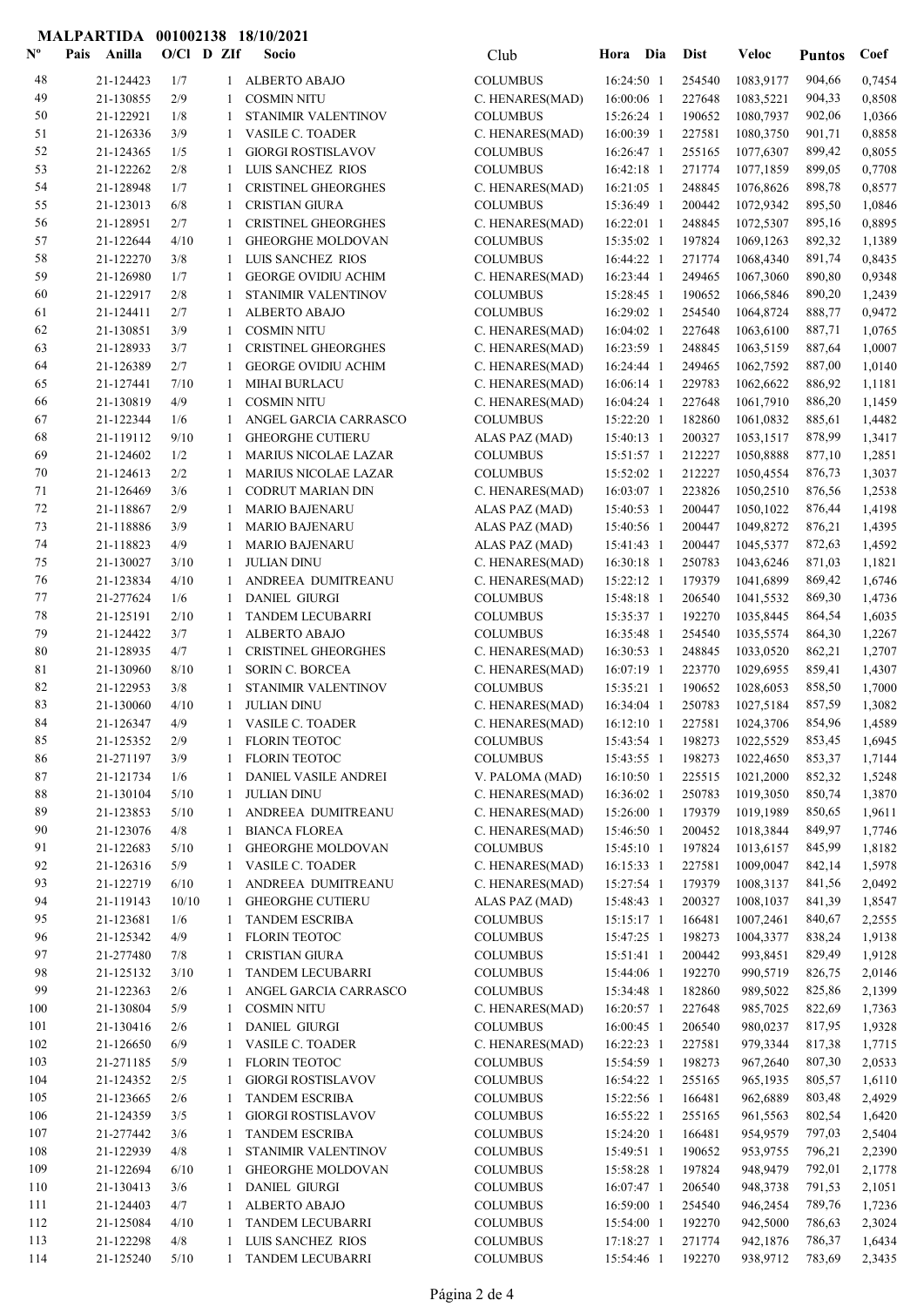## MALPARTIDA 001002138 18/10/2021

| $\mathbf{N}^{\mathbf{o}}$ | Pais | Anilla                 | $O/CI$ D ZIf |              | Socio                                             | Club                               | Hora Dia                 | <b>Dist</b>      | <b>Veloc</b>         | <b>Puntos</b>    | Coef             |
|---------------------------|------|------------------------|--------------|--------------|---------------------------------------------------|------------------------------------|--------------------------|------------------|----------------------|------------------|------------------|
| 115                       |      | 21-125164              | 6/10         | $\mathbf{1}$ | TANDEM LECUBARRI                                  | <b>COLUMBUS</b>                    | 15:55:11 1               | 192270           | 937,0644             | 782,10           | 2,3641           |
| 116                       |      | 21-130009              | 6/10         | 1            | <b>JULIAN DINU</b>                                | C. HENARES(MAD)                    | 16:58:16 1               | 250783           | 934,8273             | 780,23           | 1,8283           |
| 117                       |      | 21-128937              | 5/7          | 1            | <b>CRISTINEL GHEORGHES</b>                        | C. HENARES(MAD)                    | 16:56:39 1               | 248845           | 933,2271             | 778,89           | 1,8584           |
| 118                       |      | 21-122927              | 5/8          | -1           | STANIMIR VALENTINOV                               | <b>COLUMBUS</b>                    | 15:55:32 1               | 190652           | 927,5965             | 774,19           | 2,4464           |
| 119                       |      | 21-130069              | 7/10         | -1           | <b>JULIAN DINU</b>                                | C. HENARES(MAD)                    | 17:01:03 1               | 250783           | 925,2278             | 772,22           | 1,8755           |
| 120                       |      | 21-122364              | 3/6          | 1            | ANGEL GARCIA CARRASCO                             | <b>COLUMBUS</b>                    | 15:49:35 1               | 182860           | 916,2088             | 764,69           | 2,5938           |
| 121                       |      | 21-125083              | 7/10         | 1            | TANDEM LECUBARRI                                  | <b>COLUMBUS</b>                    | 16:02:59 1               | 192270           | 902,7467             | 753,45           | 2,4874           |
| 122                       |      | 21-125181<br>21-123847 | 8/10         | -1           | <b>TANDEM LECUBARRI</b>                           | <b>COLUMBUS</b>                    | 16:03:23 1               | 192270           | 901,0544             | 752,04           | 2,5080           |
| 123<br>124                |      | 21-128936              | 7/10<br>6/7  | -1<br>-1     | ANDREEA DUMITREANU<br><b>CRISTINEL GHEORGHES</b>  | C. HENARES(MAD)<br>C. HENARES(MAD) | 15:52:22 1<br>17:14:22 1 | 179379<br>248845 | 886,4059<br>875,0850 | 739,81<br>730,37 | 2,7103<br>1,9696 |
| 125                       |      | 21-130854              | 6/9          | -1           | <b>COSMIN NITU</b>                                | C. HENARES(MAD)                    | 16:50:13 1               | 227648           | 874,8402             | 730,16           | 2,1703           |
| 126                       |      | 21-118803              | 5/9          | 1            | <b>MARIO BAJENARU</b>                             | ALAS PAZ (MAD)                     | 16:19:36 1               | 200447           | 873,0270             | 728,65           | 2,4846           |
| 127                       |      | 21-122292              | 5/8          | 1            | LUIS SANCHEZ RIOS                                 | <b>COLUMBUS</b>                    | 17:41:42 1               | 271774           | 871,9089             | 727,72           | 1,8470           |
| 128                       |      | 21-126465              | 4/6          | 1            | <b>CODRUT MARIAN DIN</b>                          | C. HENARES(MAD)                    | 16:46:52 1               | 223826           | 871,3704             | 727,27           | 2,2604           |
| 129                       |      | 21-122389              | 2/6          | 1            | <b>IVAYLO DIMITROV</b>                            | <b>COLUMBUS</b>                    | 16:10:56 1               | 192321           | 870,4934             | 726,53           | 2,6512           |
| 130                       |      | 21-1768508             | 3/6          | 1            | <b>IVAYLO DIMITROV</b>                            | <b>COLUMBUS</b>                    | 16:11:47 1               | 192321           | 867,1571             | 723,75           | 2,6718           |
| 131                       |      | 21-122284              | 6/8          | 1            | LUIS SANCHEZ RIOS                                 | <b>COLUMBUS</b>                    | 17:46:46 1               | 271774           | 857,9627             | 716,08           | 1,9052           |
| 132                       |      | 21-106247              | 7/10         | 1            | <b>GHEORGHE MOLDOVAN</b>                          | <b>COLUMBUS</b>                    | 16:21:58 1               | 197824           | 852,8122             | 711,78           | 2,6374           |
| 133                       |      | 21-124421              | 5/7          | 1            | <b>ALBERTO ABAJO</b>                              | <b>COLUMBUS</b>                    | 17:31:16 1               | 254540           | 844,8993             | 705,17           | 2,0653           |
| 134                       |      | 21-122283              | 7/8          | 1            | LUIS SANCHEZ RIOS                                 | <b>COLUMBUS</b>                    | 17:52:52 1               | 271774           | 841,7530             | 702,55           | 1,9488           |
| 135                       |      | 21-125085              | 9/10         | -1           | <b>TANDEM LECUBARRI</b>                           | <b>COLUMBUS</b>                    | 16:19:09 1               | 192270           | 839,0574             | 700,30           | 2,7752           |
| 136                       |      | 21-271181              | 6/9          | -1           | <b>FLORIN TEOTOC</b>                              | <b>COLUMBUS</b>                    | 16:28:02 1               | 198273           | 832,9632             | 695,21           | 2,7112           |
| 137                       |      | 21-122915              | 6/8          | -1           | STANIMIR VALENTINOV                               | <b>COLUMBUS</b>                    | 16:20:38 1               | 190652           | 826,6455             | 689,94           | 2,8403           |
| 138<br>139                |      | 21-277469<br>21-122688 | 8/8<br>8/10  | -1<br>1      | <b>CRISTIAN GIURA</b><br><b>GHEORGHE MOLDOVAN</b> | <b>COLUMBUS</b>                    | 16:35:06 1<br>16:33:22 1 | 200442<br>197824 | 817,7968<br>812,8640 | 682,55<br>678,43 | 2,7213<br>2,7773 |
| 140                       |      | 21-127406              | 8/10         | -1           | <b>MIHAI BURLACU</b>                              | <b>COLUMBUS</b><br>C. HENARES(MAD) | $17:13:51$ 1             | 229783           | 809,5226             | 675,65           | 2,4082           |
| 141                       |      | 21-130741              | 3/7          | 1            | <b>GEORGE OVIDIU ACHIM</b>                        | C. HENARES(MAD)                    | 17:39:42 1               | 249465           | 805,5053             | 672,29           | 2,2340           |
| 142                       |      | 21-126975              | 4/7          | -1           | <b>GEORGE OVIDIU ACHIM</b>                        | C. HENARES(MAD)                    | 17:40:59 1               | 249465           | 802,1813             | 669,52           | 2,2499           |
| 143                       |      | 21-126397              | 5/7          | -1           | <b>GEORGE OVIDIU ACHIM</b>                        | C. HENARES(MAD)                    | 17:43:33 1               | 249465           | 795,6147             | 664,04           | 2,2657           |
| 144                       |      | 21-106243              | 9/10         | -1           | <b>GHEORGHE MOLDOVAN</b>                          | <b>COLUMBUS</b>                    | 16:39:59 1               | 197824           | 791,3488             | 660,48           | 2,8772           |
| 145                       |      | 21-130871              | 7/9          | 1            | <b>COSMIN NITU</b>                                | C. HENARES(MAD)                    | 17:24:49 1               | 227648           | 772,1680             | 644,47           | 2,5176           |
| 146                       |      | 21-130026              | 8/10         | -1           | <b>JULIAN DINU</b>                                | C. HENARES(MAD)                    | 17:56:13 1               | 250783           | 768,7621             | 641,63           | 2,3011           |
| 147                       |      | 21-122645              | 10/10        | -1           | <b>GHEORGHE MOLDOVAN</b>                          | <b>COLUMBUS</b>                    | 16:50:04 1               | 197824           | 760,6665             | 634,87           | 2,9371           |
| 148                       |      | 21-124393              | 6/7          | -1           | ALBERTO ABAJO                                     | <b>COLUMBUS</b>                    | 18:05:03 1               | 254540           | 759,7075             | 634,07           | 2,2982           |
| 149                       |      | 21-122352              | 4/6          | -1           | ANGEL GARCIA CARRASCO                             | <b>COLUMBUS</b>                    | 16:31:03 1               | 182860           | 758,5978             | 633,14           | 3,2207           |
| 150                       |      | 21-118831              | 6/9          | -1           | <b>MARIO BAJENARU</b>                             | ALAS PAZ (MAD)                     | 16:55:40 1               | 200447           | 754,5056             | 629,73           | 2,9578           |
| 151                       |      | 21-277865              | 5/6          | $\mathbf{1}$ | ANGEL GARCIA CARRASCO                             | <b>COLUMBUS</b>                    | 16:35:58 1               | 182860           | 743,4341             | 620,49           | 3,2639           |
| 152                       |      | 21-127405              | $9/10$       |              | 1 MIHAI BURLACU                                   | C. HENARES(MAD)                    | 17:41:57 1               | 229783           | 736,6020 614,78      |                  | 2,6146           |
| 153<br>154                |      | 21-123073              | 5/8<br>4/6   | 1            | <b>BIANCA FLOREA</b><br><b>IVAYLO DIMITROV</b>    | C. HENARES(MAD)<br><b>COLUMBUS</b> | 17:02:59 1               | 200452<br>192321 | 734,3012<br>731,9543 | 612,86           | 3,0169           |
| 155                       |      | 21-122395<br>21-271199 | 7/9          | 1<br>1       | <b>FLORIN TEOTOC</b>                              | <b>COLUMBUS</b>                    | 16:52:45 1<br>17:04:58 1 | 198273           | 721,0801             | 610,90<br>601,83 | 3,1650<br>3,0899 |
| 156                       |      | 21-121723              | 2/6          | -1           | DANIEL VASILE ANDREI                              | V. PALOMA (MAD)                    | 17:48:12 1               | 225515           | 708,7209             | 591,51           | 2,7342           |
| 157                       |      | 21-122979              | 7/8          | 1            | STANIMIR VALENTINOV                               | <b>COLUMBUS</b>                    | 17:03:03 1               | 190652           | 698,2311             | 582,76           | 3,2549           |
| 158                       |      | 21-123672              | 4/6          | 1            | <b>TANDEM ESCRIBA</b>                             | <b>COLUMBUS</b>                    | 16:32:02 1               | 166481           | 687,8433             | 574,09           | 3,7512           |
| 159                       |      | 21-124347              | 4/5          | -1           | <b>GIORGI ROSTISLAVOV</b>                         | <b>COLUMBUS</b>                    | 18:44:28 1               | 255165           | 681,4091             | 568,72           | 2,4629           |
| 160                       |      | 21-123674              | 5/6          | 1            | <b>TANDEM ESCRIBA</b>                             | <b>COLUMBUS</b>                    | 16:38:12 1               | 166481           | 670,7534             | 559,82           | 3,7987           |
| 161                       |      | 21-277639              | 4/6          | 1            | <b>DANIEL GIURGI</b>                              | <b>COLUMBUS</b>                    | 17:38:36 1               | 206540           | 669,2806             | 558,60           | 3,0811           |
| 162                       |      | 21-123830              | 8/10         | 1            | ANDREEA DUMITREANU                                | C. HENARES(MAD)                    | 17:00:44 1               | 179379           | 662,5671             | 552,99           | 3,5696           |
| 163                       |      | 21-122268              | 8/8          | 1            | LUIS SANCHEZ RIOS                                 | <b>COLUMBUS</b>                    | 19:21:33 1               | 271774           | 660,3669             | 551,16           | 2,3706           |
| 164                       |      | 21-125346              | 8/9          | 1            | <b>FLORIN TEOTOC</b>                              | <b>COLUMBUS</b>                    | 17:30:47 1               | 198273           | 659,1888             | 550,17           | 3,2693           |
| 165                       |      | 21-271151              | 8/8          | 1            | STANIMIR VALENTINOV                               | <b>COLUMBUS</b>                    | 17:21:22 1               | 190652           | 654,3370             | 546,12           | 3,4208           |
| 166                       |      | 21-271198              | 9/9          | 1            | FLORIN TEOTOC                                     | <b>COLUMBUS</b>                    | 17:43:03 1               | 198273           | 633,3589             | 528,61           | 3,3092           |
| 167                       |      | 21-126501              | 5/6          | 1            | <b>CODRUT MARIAN DIN</b>                          | C. HENARES(MAD)                    | 18:23:41 1               | 223826           | 632,8429             | 528,18           | 2,9491           |
| 168                       |      | 21-118835              | 7/9          | 1            | <b>MARIO BAJENARU</b>                             | ALAS PAZ (MAD)                     | 17:51:56 1               | 200447           | 622,6351             | 519,66           | 3,3128           |
| 169<br>170                |      | 21-130917<br>21-130821 | 9/10<br>8/9  | 1<br>1       | <b>SORIN C. BORCEA</b><br><b>COSMIN NITU</b>      | C. HENARES(MAD)<br>C. HENARES(MAD) | 18:34:51 1<br>18:48:40 1 | 223770<br>227648 | 613,3205<br>601,1831 | 511,89<br>501,76 | 2,9851<br>2,9516 |
| 171                       |      | 21-123664              | 6/6          | 1            | TANDEM ESCRIBA                                    | <b>COLUMBUS</b>                    | 17:07:14 1               | 166481           | 600,5086             | 501,20           | 4,0599           |
| 172                       |      | 21-1768516             | 5/6          | 1            | <b>IVAYLO DIMITROV</b>                            | <b>COLUMBUS</b>                    | 17:52:30 1               | 192321           | 596,3442             | 497,72           | 3,5349           |
| 173                       |      | 21-126339              | 7/9          | 1            | VASILE C. TOADER                                  | C. HENARES(MAD)                    | 18:52:32 1               | 227581           | 594,9312             | 496,54           | 3,0046           |
| 174                       |      | 21-123148              | 6/8          | -1           | <b>BIANCA FLOREA</b>                              | C. HENARES(MAD)                    | 18:12:33 1               | 200452           | 585,1759             | 488,40           | 3,4310           |
| 175                       |      | 21-125241              | 10/10        | -1           | TANDEM LECUBARRI                                  | <b>COLUMBUS</b>                    | 18:00:14 1               | 192270           | 582,2247             | 485,94           | 3,5975           |
| 176                       |      | 21-124387              | 7/7          | $\mathbf{1}$ | ALBERTO ABAJO                                     | <b>COLUMBUS</b>                    | 19:52:38 1               | 254540           | 575,0584             | 479,95           | 2,7330           |
| 177                       |      | 21-130841              | 9/9          | 1            | <b>COSMIN NITU</b>                                | C. HENARES(MAD)                    | 19:08:57 1               | 227648           | 570,6179             | 476,25           | 3,0732           |
| 178                       |      | 21-122356              | 6/6          | 1            | ANGEL GARCIA CARRASCO                             | <b>COLUMBUS</b>                    | 17:54:26 1               | 182860           | 563,6289             | 470,42           | 3,8475           |
| 179                       |      | 21-124344              | 5/5          | 1            | <b>GIORGI ROSTISLAVOV</b>                         | <b>COLUMBUS</b>                    | 20:06:40 1               | 255165           | 558,7555             | 473,26           | 2,7728           |
| 180                       |      | 21-126483              | 6/6          | 1            | <b>CODRUT MARIAN DIN</b>                          | C. HENARES(MAD)                    | 19:11:36 1               | 223826           | 557,3357             | 465,16           | 3,1786           |
| 181                       |      | 21-123816              | 9/10         | 1            | ANDREEA DUMITREANU                                | C. HENARES(MAD)                    | 17:54:41 1               | 179379           | 552,4737             | 461,11           | 3,9883           |